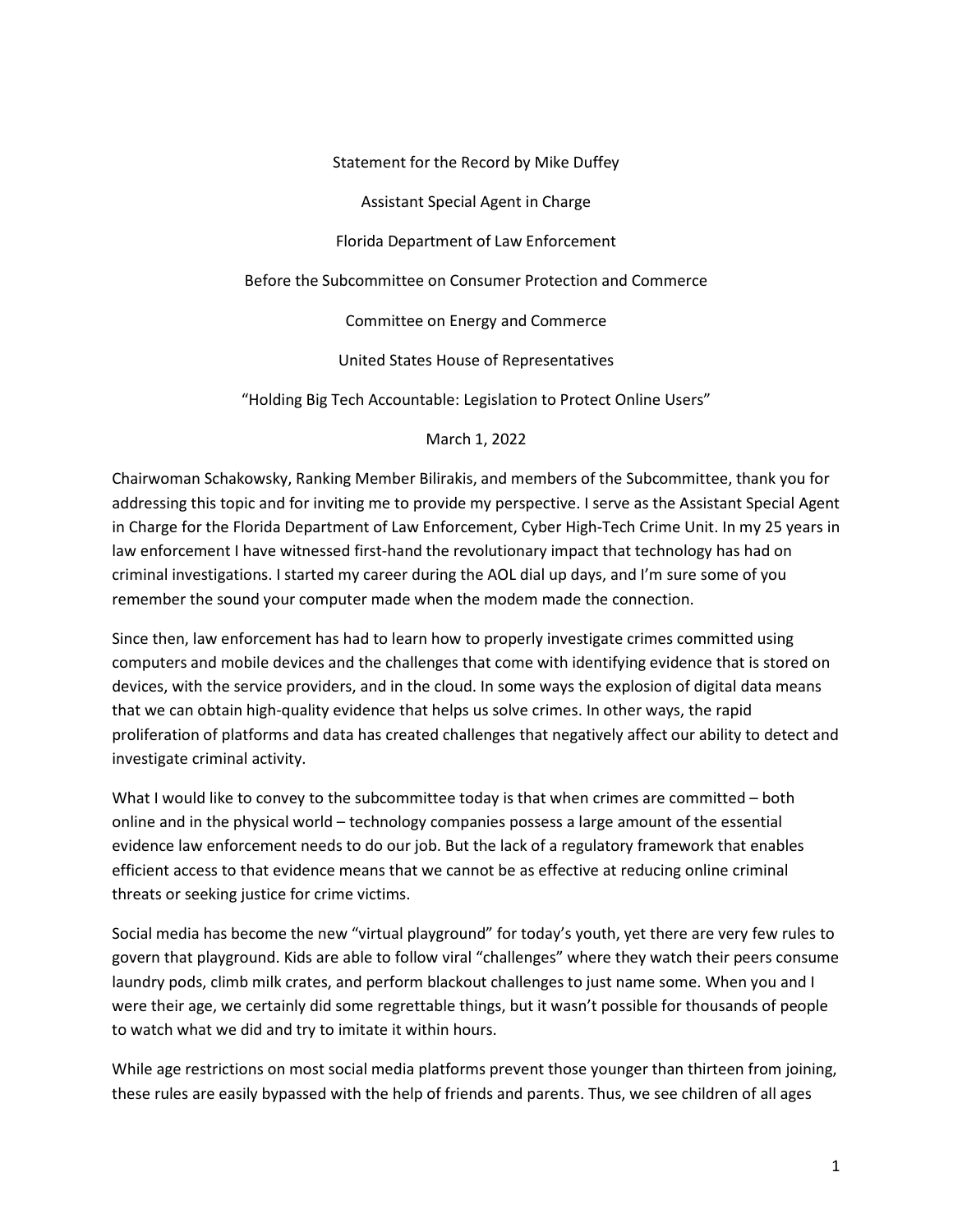engaging online. While they can learn and play and socialize constructively on these platforms, they can also meet bad actors. We routinely see instances of "sexstortion" where underage children are threatened if they do not provide sexual images of themselves. The resulting self-production of images and video by these children yields content that can live online forever.

My investigative unit at FDLE, just like the thousands of other units like it across local, state, and federal law enforcement, is constantly improving our ability to obtain and analyze digital evidence. We need more resources to support that continuous improvement of our in-house capabilities, but we also need better cooperation – in a transparent and accountable way – from the technology platforms. We would like to see companies move from a reactive stance to a more proactive stance in which they are able to efficiently handle the large and growing volume of law enforcement legal process being served to them.

As the popularity of tech platforms continues to grow, and as new competitive options enter the market every day, those companies struggle to build out content moderation teams and maintain law enforcement outreach teams that are robust enough to handle our growing needs. To be clear, there are instances where some companies have shown a willingness to be more helpful with compliance because they understand their users are vulnerable to serious personal safety and security risks. But we have seen them hold back because they have no clear legal or regulatory framework that levels the playing field and enables them to protect their users' safety and bring bad actors to justice while avoiding liability or reputational risk.

It is past time for policymakers – together with stakeholders from industry, law enforcement, privacy communities – to generate the rules of the virtual playground and a system for enforcing them.

Most tech companies will insist that they are routinely providing law enforcement information when it is really needed in emergency – or exigent – circumstances. But determination of "exigency" is actually in the hands of the tech companies. We in law enforcement have the most relevant facts and context to determine exigency, yet the companies are the ones who have final say. This presents issues when law enforcement agencies receive complaints of individuals making online statements about causing harm to themselves or others. In one example, an individual made comments online regarding being "excited for July 9th and wanting to do what Nikolas Cruz did." Cruz was the murderer who took 17 innocent lives and injured 17 others at Marjory Stoneman Douglas High School in Parkland, Florida in 2018. This individual's social media postings indicated that they idolized Cruz and appeared to have visited the location where Cruz was arrested. Upon review of the information that law enforcement provided to the social media provider when asking for relevant information about the user, the company unilaterally made a determination that that they did not think the situation was an "imminent threat at this time".

In another example, we received a complaint of a younger male subject who was live-streaming himself discussing how he was going to commit suicide, potentially in front of a live audience. We immediately contacted the service provider after receiving the information in an attempt to determine where the user was located, while also noting that the live steam had appeared to have ended, but the live stream had ended. The content provider was unable to find a record of the streaming event. You can imagine the frustration of our investigators who were trying to prevent the unthinkable while dealing with a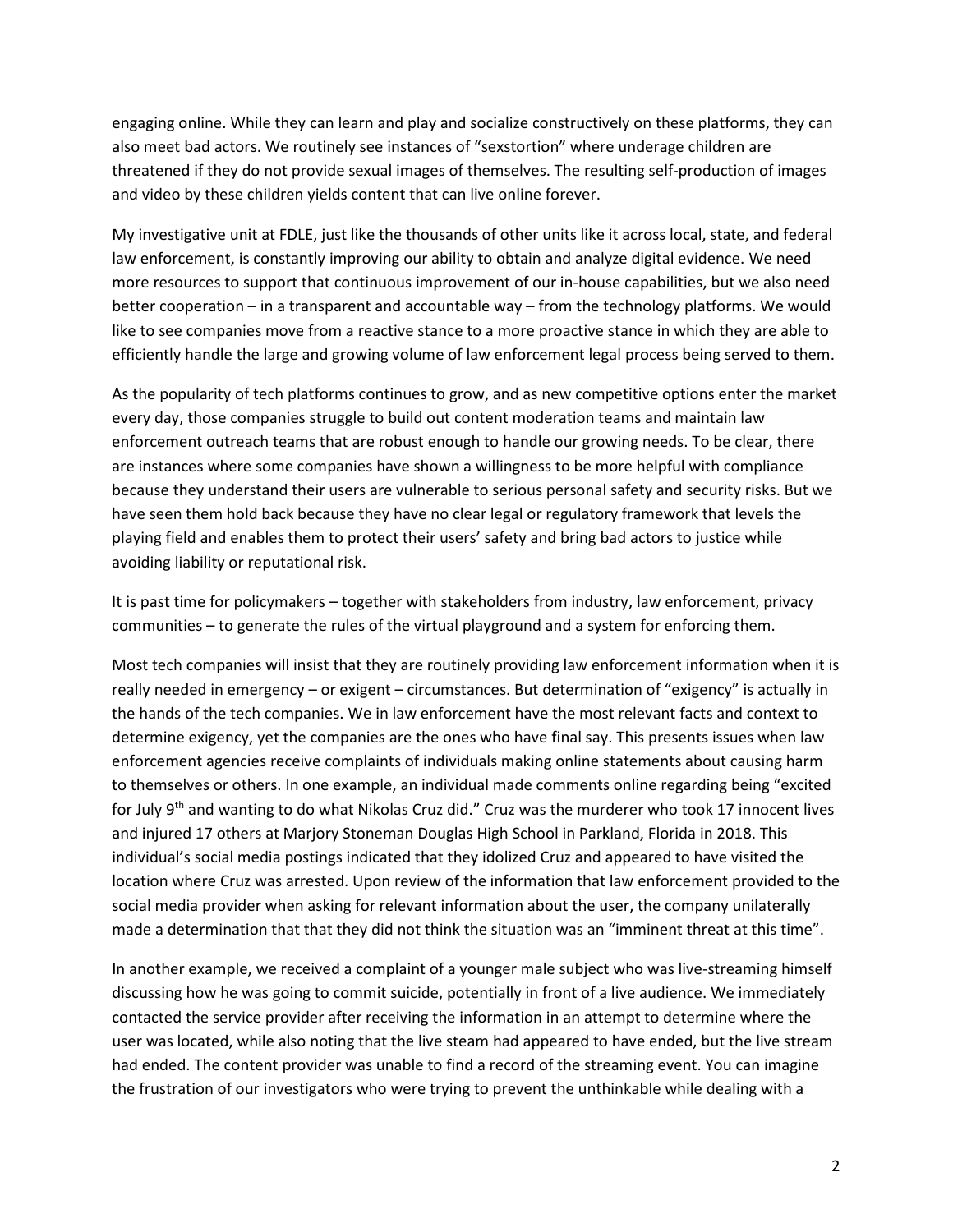provider who could not even verify that this was occurring on their platform. Thankfully in this particular instance, the subject's mother presented herself in front of the camera, on the individuals page and informed viewers that her son was safe and that she was handling the situation, with the assistance of local law enforcement.

Another ongoing challenge stemming from the lack of a standard framework governing the exchange of legal process between law enforcement and service providers is what we call the "word game" or "guess the magic word." Specifically, unless the terms we use in formal legal process documentation to obtain content from providers match their own unique corporate terms, law enforcement must engage in a lengthy back-and-forth that costs valuable time in an investigation – for example, in an online child sexual abuse investigation. A word that we think describes a specific type of data that we're looking for may be interpreted by the provider as something different, resulting in the provider telling us that they have no information that is responsive to our legal demand. The lack of uniform terminology therefore results in frustrating and dangerous delays in our investigations.

This challenge is compounded in some cases by the lack of a uniform timeframe for service provider response to law enforcement legal demands. Response time to legal process is up to the individual companies, which is in part limited by staffing at the provider, the volume of agencies requesting data, and the time it takes the provider to identify, extract, and return the specific the requesting agencies are seeking.

We are seeing some service providers implement online law enforcement portals that are designed to facilitate legal requests. These portals-have been helpful in terms of improving timeliness and enhancing the security of data that is exchanged by both parties. In instances where there is not a portal companies typically establish an email address for law enforcement to email legal process. In rare instances companies have also identified a specific point of contact who can be reached should the need arise. Believe it or not, we still encounter companies that require legal demands to be faxed to them, and that send any responsive data back to us via fax.

The typical timeline for providers to respond to our legal requests is anywhere from one day to one month or longer. Regardless of whether a law enforcement agency or a judge sets a deadline for response in the legal documentation, the timeline for response is ultimately at discretion of the companies. Again, the lack of a standard legal process, language, or guidelines that govern law enforcement exchange with providers sometimes leads to dangerous delays in our investigations.

Service providers currently have no data retention requirements. In contrast, the banking industry is obligated to keep financial transaction records for a certain period of time. Money launderers and those conducting financial transactions for illegal economic activity certainly would prefer that information be deleted or removed at their discretion. Yet the tech platforms which – despite companies' efforts – are routinely used to facilitate a vast array of criminal activities are not subject to any retention requirements after a user chooses to delete content. There have been instances where law enforcement has tried to access content days or weeks after discovering that critical evidence might exist, only to find out that the content has been deleted by the provider.